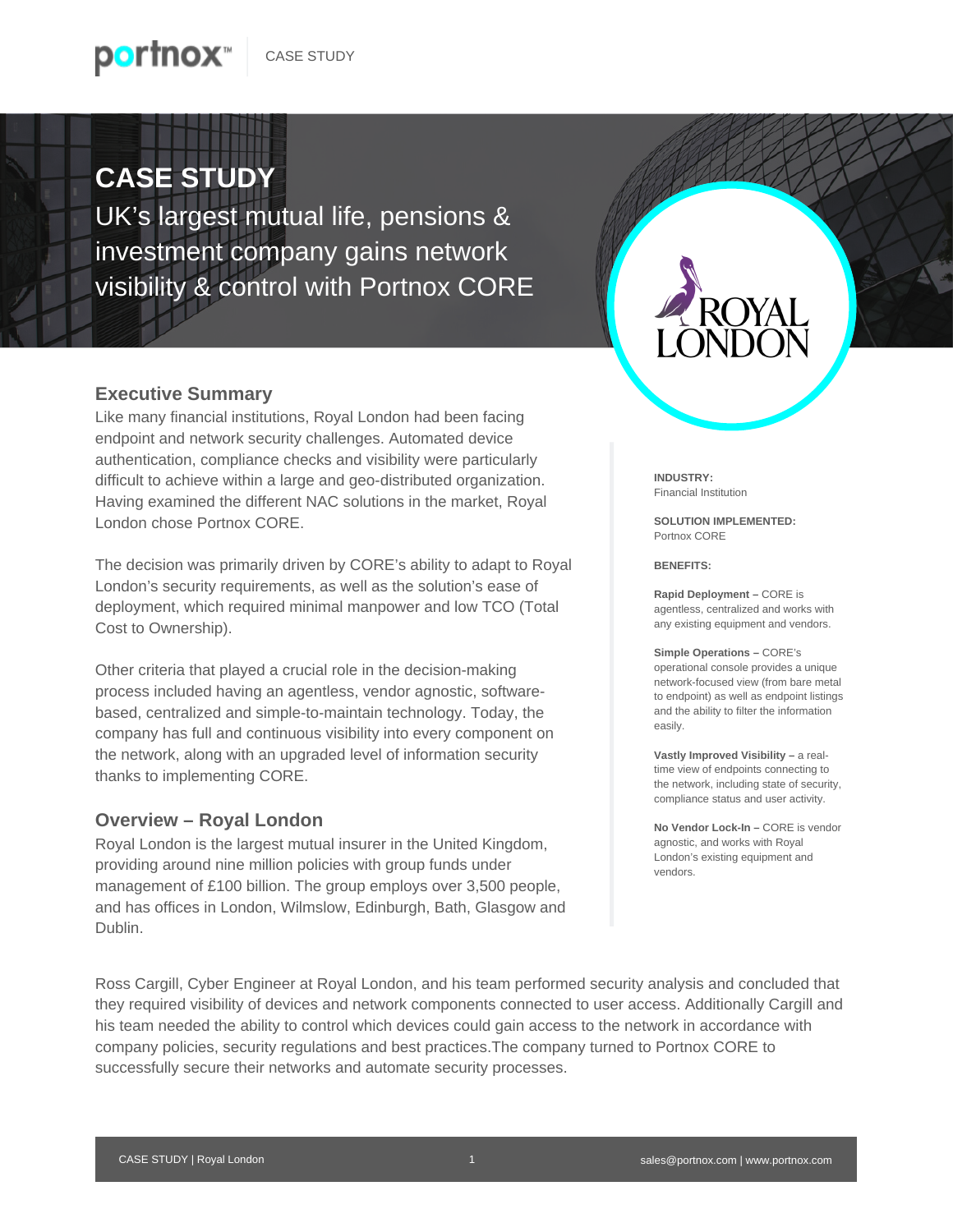

## **The Challenges**

Royal London was faced with a similar challenge encountered by many large financial institutions: having limited network and device visibility, leading to a variety of security and compliance issues.

"We couldn't control the devices that were connected to our user access network, or be sure that the devices that were connected were compliant with company policies before they were permitted access to key resources," said Cargill. "We have large sites across the UK with lots of visitors, and we needed the ability to secure access to the user switch ports," Cargill continued.

Unfortunately, financial institutions have the constant challenge of being prime targets for cyber offenders. This requires that their security requirements and risk control mechanisms be optimized. To achieve this, these organizations need a solution that is not only simple to implement, operate and manage, but also highly secure. At the end of the day, such a solution must ensure that confidential client information must remain protected and private, security regulations are adhered to, and the network itself is readily available for onboarding by employees and contractors alike.

> *At Royal London we needed to find a fully comprehensive NAC solution that didn't add complexities in terms of excessive additional hardware, agents and change of current infrastructure. We examined a few products, and after testing, we couldn't be happier with the ease of deployment and ongoing management of the Portnox solution. We were able to discover devices we didn't know about so were able to either remove them from the network or approve them via the Portnox platform. With the Portnox solution there is nothing we cannot authenticate using one of the built-in authentication mechanisms and whenever we needed additional assistance, Portnox's support was fantastic. The fact that it is centralized, agentless and completely vendor agnostic, made it a no brainer for us!*

*Ross Cargill, Cyber Engineer @ Royal London*

#### **Why Portnox CORE?**

The security team at Royal London was looking for a solution that would be simple to deploy and operate, while providing full visibility and enforcement capabilities. After testing several NAC solutions by publiclytraded companies, the group decided to implement Portnox CORE. "We decided to go with CORE because it was easy to deploy, agentless, offered a simple licensing model and had a low requirement for new infrastructure," said Cargill.

There were a variety of important business considerations driving Royal London's decision-making process:

**1. Implementing a Vendor Agnostic Solution –** This allows financial institutions to keep their pre-existing and multi-vendor infrastructure, while receiving all the security benefits without having to invest in new network equipment or to deal with complicated configurations.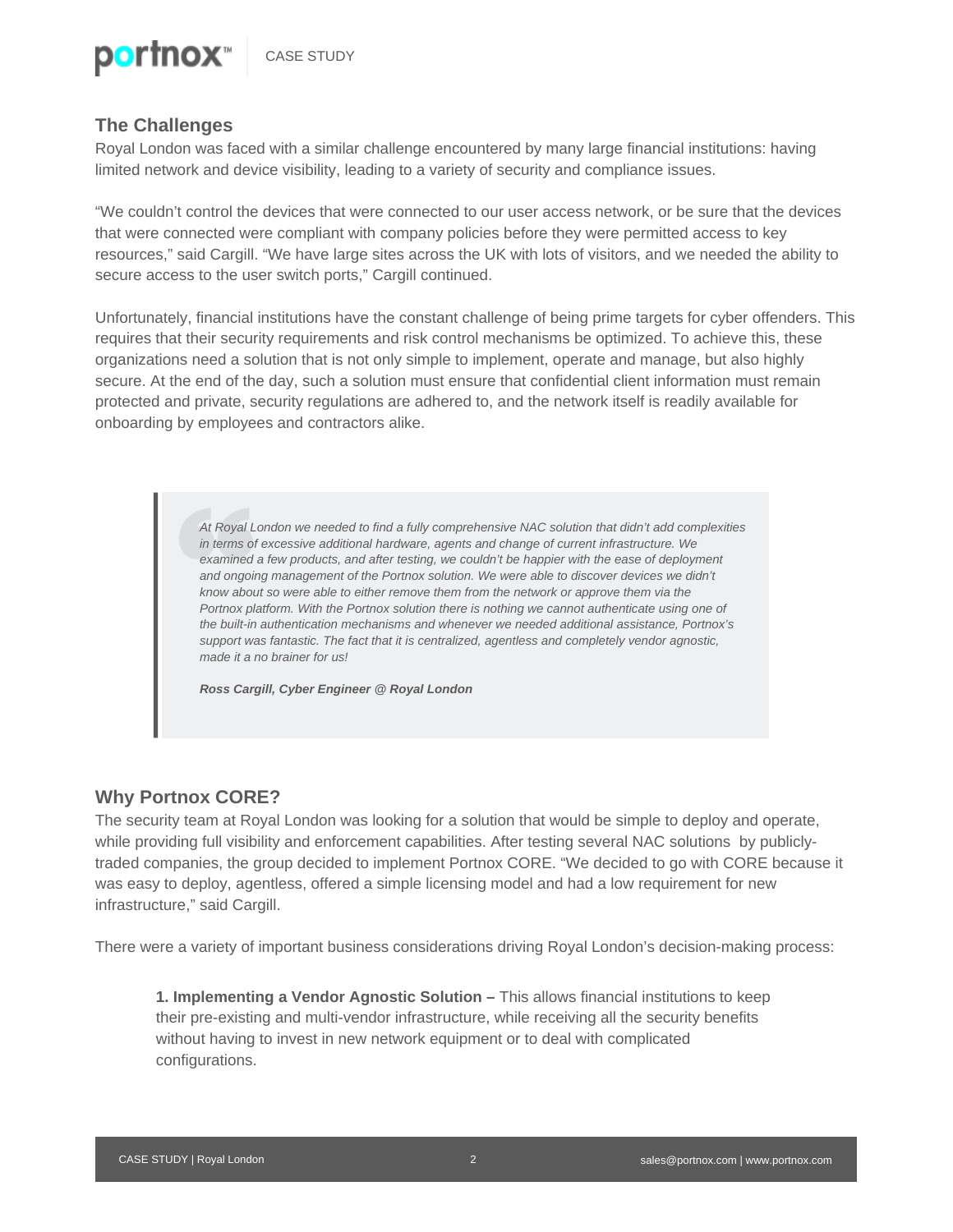**2. An Automated, Centralized Solution –** Instead of having to deploy appliances in every single location, Royal London now has a system setup that is centrally controlled and performs network monitoring and enforcement across all locations. This has directly lowered security costs in the short-term (and will continue to do so over time), and has significantly reduced TCO.

**3. An Agentless Solution –** As with all financial institutions, Royal London must never place data and assets at risk while it constantly adds new types of endpoints and services to its networks. Being agentless, CORE allows the financial organization to maintain a strong security posture while avoiding the impediment of business operations caused by having to load and maintain agents on endpoints. In addition to a much faster deployment, non-managed endpoints - such as IoT devices that can not have an agent deployed on them - are also supported.

**4. Adherence to Security Compliance Regulations –** Connecting and already connected endpoints need to meet basic compliance requirements. This is made possible thanks to CORE's ability to prevent non-compliant devices from accessing the network. This also allows for the preservation of customer trust by protecting data privacy.

#### **The Impact**

p<mark>o</mark>rtnox™

CORE rapidly provided a complete view of the user access network and every device that was connected or trying to connect to it in real-time. This included identifying and categorizing all devices, such as companyissued computers, IP phones and other miscellaneous devices. This was achieved without having to install agents or appliances. As access is based on device and user identities, company devices and contractors were quickly accounted for, taking into consideration their location and which part of the network they were on. In-depth insights became available, such as user currently logged on, types of endpoint, operating systems, AV versions and more.

Endpoints that did not have the most up-to-date AV signatures were automatically updated using Portnox actions to remain compliant with company policies.

"We are now reassured in the knowledge that rogue devices cannot connect to our network. Our IT support has improved because it's so easy for our support technicians to find users and their devices via the NAS view," Cargill added.

Now that the solution has been fully implemented, Royal London's security team has successfully handled all challenges associated with visibility, control and compliance enforcement. This includes the ability to see all endpoints on the network, and ensure that they are properly secured according to company policies, privacy standards and regulatory compliance.

As risk-monitoring and enforcement actions are automated, Royal London's IT team can devote their time to more important tasks that would otherwise have to be done manually, thereby increasing efficiency and productivity.